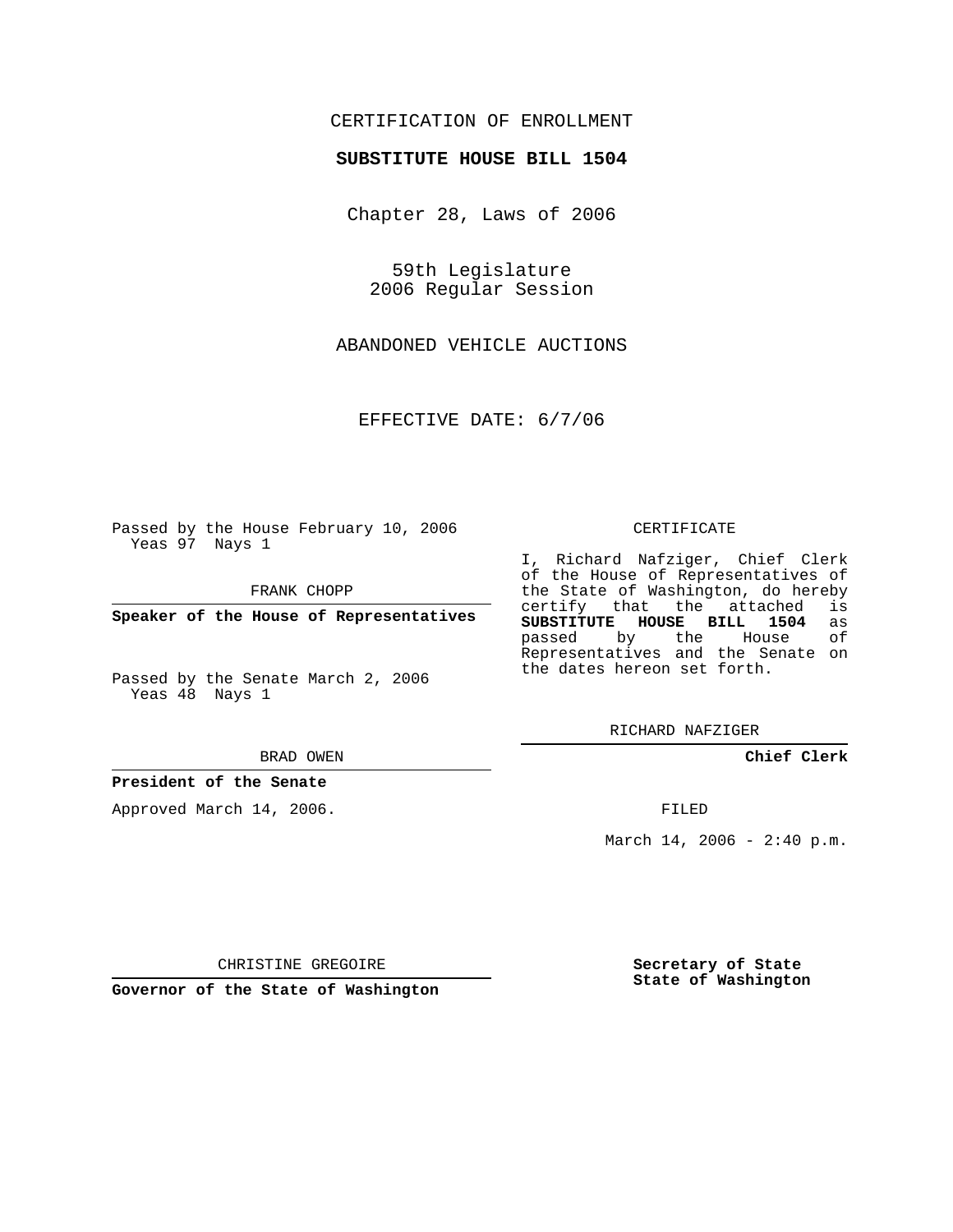# **SUBSTITUTE HOUSE BILL 1504** \_\_\_\_\_\_\_\_\_\_\_\_\_\_\_\_\_\_\_\_\_\_\_\_\_\_\_\_\_\_\_\_\_\_\_\_\_\_\_\_\_\_\_\_\_

\_\_\_\_\_\_\_\_\_\_\_\_\_\_\_\_\_\_\_\_\_\_\_\_\_\_\_\_\_\_\_\_\_\_\_\_\_\_\_\_\_\_\_\_\_

Passed Legislature - 2006 Regular Session

## **State of Washington 59th Legislature 2006 Regular Session**

**By** House Committee on Transportation (originally sponsored by Representatives Simpson, Woods and Lovick)

READ FIRST TIME 02/07/06.

 AN ACT Relating to abandoned vehicle auctions; and amending RCW 46.55.130.

BE IT ENACTED BY THE LEGISLATURE OF THE STATE OF WASHINGTON:

 **Sec. 1.** RCW 46.55.130 and 2002 c 279 s 12 are each amended to read as follows:

 (1) If, after the expiration of fifteen days from the date of mailing of notice of custody and sale required in RCW 46.55.110(3) to the registered and legal owners, the vehicle remains unclaimed and has not been listed as a stolen vehicle, or a suspended license impound has been directed, but no security paid under RCW 46.55.120, then the registered tow truck operator having custody of the vehicle shall conduct a sale of the vehicle at public auction after having first 13 published a notice of the date, place, and time of the auction, and a method to contact the tow truck operator conducting the auction such as a telephone number, electronic mail address, or web site, in a newspaper of general circulation in the county in which the vehicle is located not less than three days and no more than ten days before the date of the auction. For the purposes of this section, a newspaper of 19 general circulation may be a commercial, widely circulated, free,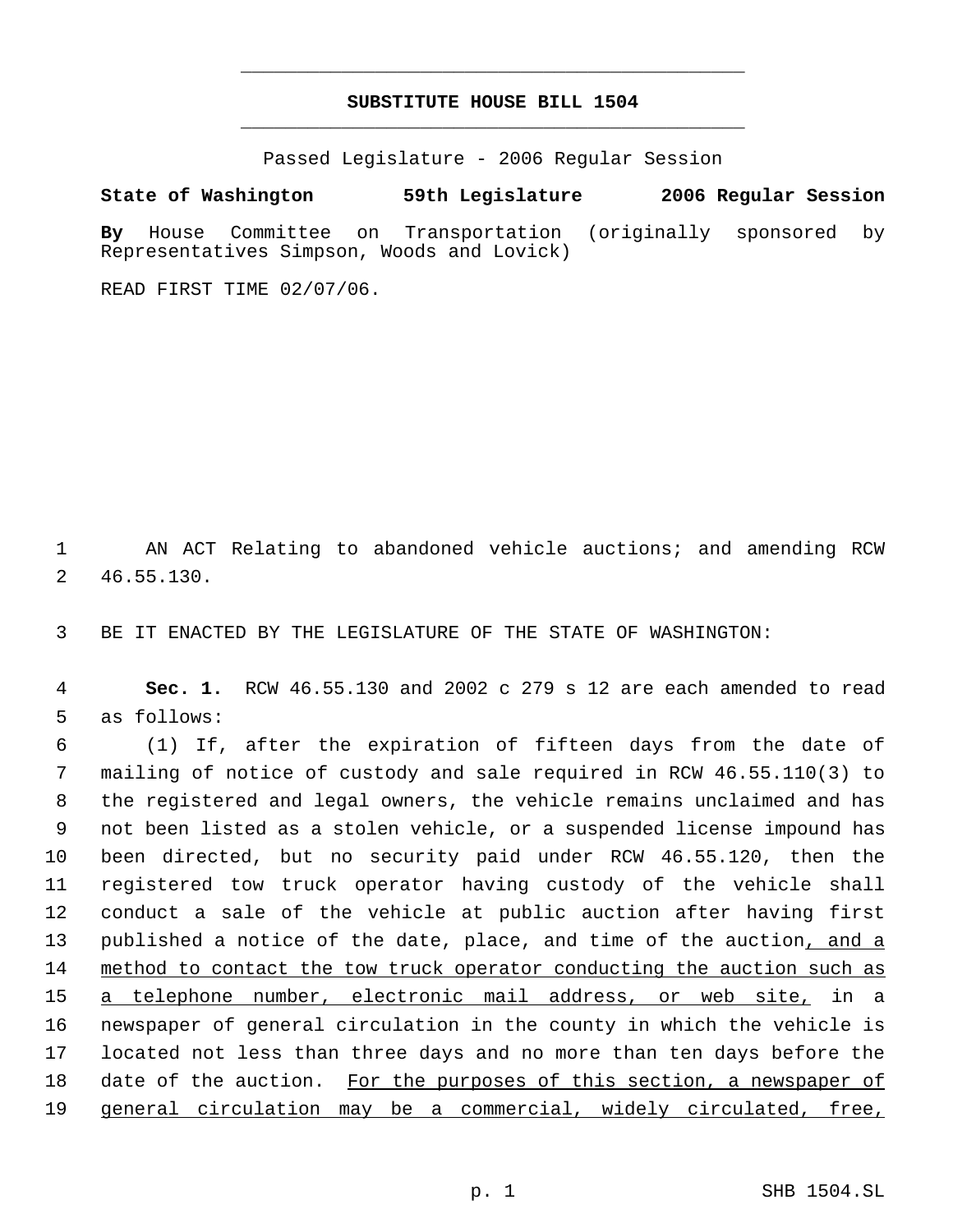classified advertisement circular not affiliated with the registered tow truck operator and the notice may be listed in a classification delineating "Auctions" or similar language designed to attract 4 potential bidders to the auction. The notice shall contain a ((description of the vehicle including the make, model, year, and 6 <del>license number and a</del>)) notification that a  $(\text{three-hour})$  public viewing period will be available before the auction and the length of 8 the viewing period. The auction shall be held during daylight hours of 9 a normal business day. The viewing period must be one hour if twenty-10 five or fewer vehicles are to be auctioned, two hours if more than 11 twenty-five and fewer than fifty vehicles are to be auctioned, and 12 three hours if fifty or more vehicles are to be auctioned.

 (2) The following procedures are required in any public auction of such abandoned vehicles:

 (a) The auction shall be held in such a manner that all persons present are given an equal time and opportunity to bid;

 (b) All bidders must be present at the time of auction unless they have submitted to the registered tow truck operator, who may or may not choose to use the preauction bid method, a written bid on a specific vehicle. Written bids may be submitted up to five days before the auction and shall clearly state which vehicle is being bid upon, the amount of the bid, and who is submitting the bid;

 (c) The open bid process, including all written bids, shall be used 24 so that everyone knows the dollar value that must be exceeded;

 (d) The highest two bids received shall be recorded in written form and shall include the name, address, and telephone number of each such bidder;

 (e) In case the high bidder defaults, the next bidder has the right to purchase the vehicle for the amount of his or her bid;

 (f) The successful bidder shall apply for title within fifteen days;

 (g) The registered tow truck operator shall post a copy of the auction procedure at the bidding site. If the bidding site is different from the licensed office location, the operator shall post a clearly visible sign at the office location that describes in detail where the auction will be held. At the bidding site a copy of the newspaper advertisement that lists the vehicles for sale shall be posted;